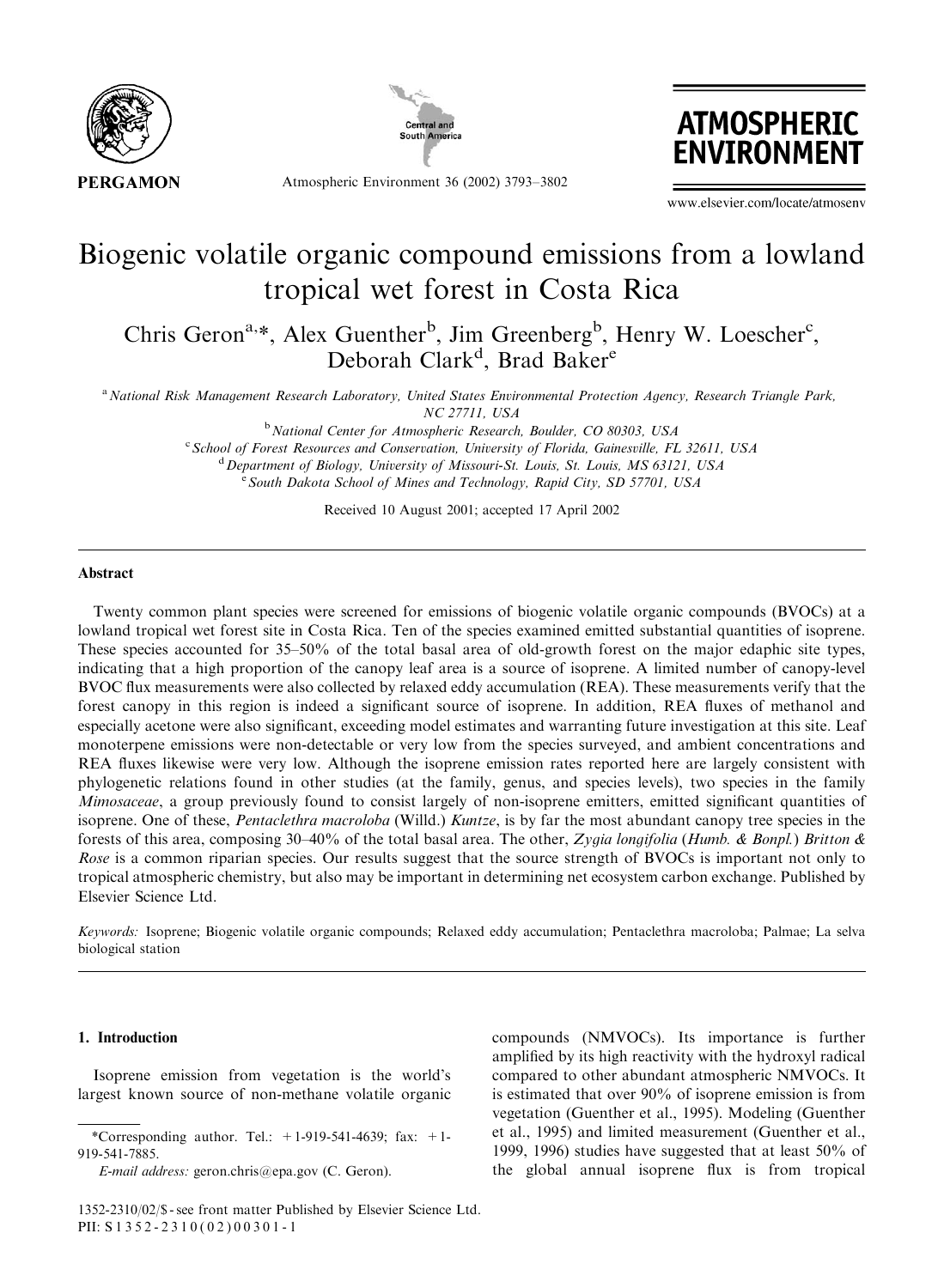ecosystems, due to vast expanses of evergreen vegetation and warm climate throughout the year. Quantitative studies of tropical biogenic volatile organic compound (BVOC) emission at the plant level have been limited to isoprene in Puerto Rico (Lerdau and Keller, 1997) and Panama (Keller and Lerdau, 1999; Lerdau and Throop, 1999) and isoprene and monoterpenes in Central Africa (Klinger et al., 1998; Guenther et al., 1999) and South Africa (Guenther et al., 1996). Leaf-level emission rate measurements made under carefully controlled environments are needed to develop, parameterize, and test regional to global scale emission models (Lerdau and Throop, 1999; Geron et al., 2001). Here, we present leaf BVOC emissions from 20 of the most abundant plant species and a limited set of canopy-level relaxed eddy accumulation (REA) fluxes of isoprene, methanol, and acetone measured at the La Selva Biological Station in Costa Rica. Leaf BVOC emission rates (in  $\mu$ g Cg<sup>-1</sup> h<sup>-1</sup> or nmol  $m^{-2} s^{-1}$ ) are measured at leaf temperatures of  $30-39$ °C and photosynthetically active radiation (PAR) of  $1000-2500 \mu$ mol m<sup>-2</sup>s<sup>-1</sup>. Canopy-level fluxes are determined over 30-min periods from morning to midafternoon.

#### 2. Methods

Measurements were conducted at the La Selva Biological Station ( $10^{\circ}26'N$ ,  $83^{\circ}59'W$ ) in the lowland [ca. 35 m above sea level (ASL)] tropical wet forests in the canton Sarapiqui, province of Heredia, Costa Rica. Annual rainfall is approximately 400 cm with wetter and drier seasons defined by the passing of the intercontinental tropical convergence zone. Typically, the annual distribution of rainfall is bimodal with a brief dry period, verano, in September or October, but with no month averaging  $\lt 10 \text{ cm}$  month<sup>-1</sup>. Average monthly temperature is  $25.8^{\circ}$ C, which differs little among months. Mean monthly minimum temperatures range from 19.8 $\degree$ C to 23.9 $\degree$ C, while monthly mean maximum temperatures range from  $29.7^{\circ}$ C to  $31.1^{\circ}$ C (Sanford et al., 1994). REA flux measurements were made 18–22 October 1999, primarily in the morning to mid-afternoon hours before mid-afternoon thunderstorm activity. Leaf-level measurements were taken from 21–23 October.

# 2.1. Leaf measurements

Hartshorn and Hammel (1994) and a current plotlevel forest inventory database (Clark and Clark, 2000; D.A. Clark and D.B. Clark, unpublished data) summarize the importance of tree species (stems  $>10 \text{ cm}$  in diameter) by basal area and abundance in primary forest types at La Selva. Forest basal area is dominated by the tree families Mimosaceae, Arecaceae (Palmae), Tilia-

ceae, Anacardiaceae, Burseraceae, and Papilionaceae, but many others are represented. We attempted to locate leaves on sunlit upper crowns of many of these species for emission sampling. However, in some cases only shaded foliage could be reached, and in others only foliage on cut branches could be analyzed. In the latter case, small branches were cut with a pole pruner and then re-cut while submerged in water to minimize air entry into the transpiration stream. The cut branch studies were usually performed indoors as afternoon thunderstorms approached. If photosynthesis was low following cutting  $(<2 \mu mol^{-2} s^{-1})$ , results were discarded from further consideration in the analysis, since it was assumed that cutting had affected the gas exchange physiology of the foliage. This occurred on only 2 of 12 cut-branch samples, both of which had been cut several hours prior to sampling.

Leaf gas exchange was monitored with a Li-Cor 6400 (Li-Cor, Inc., Lincoln, NE) gas exchange measurement system with a red/blue light source. This system measures water vapor  $(H_2O)$  and carbon dioxide  $(CO_2)$ exchange from leaf surfaces with infrared gas analyzers (IRGAs) and allows control of PAR, leaf and air temperature, humidity,  $CO<sub>2</sub>$  concentration, and air flow over a  $6 \text{ cm}^2$  leaf area enclosed in the cuvette. Ambient purge air was drawn by the gas exchange system 2–3 m from the leaves being measured. This air was passed through a 2-l plastic mixing vessel at a flowrate of  $300 \mu$ mol s<sup>-1</sup> (resulting in a mixing time of ca. 5 min) to help stabilize ambient concentrations of isoprene and  $CO<sub>2</sub>$ .

A three-way Teflon valve was installed to direct exhaust air to either the LI-6400 reference and sample analyzers (for IRGA matching purposes) or to a Photovac Voyager portable gas chromatograph (GC) with a photoionization detector (PID, Perkin-Elmer, Norwalk, CT). A pump in the GC drew cuvette exhaust air at  $200 \text{ m} \text{ l} \text{min}^{-1}$  through a 0.5 ml sample loop for 10 s. Gas in the sample loop was injected onto a 0.53 mm i.d. CP-Sil-5 column 10 m in length. Column temperature was isothermal at 60°C. Zero (hydrocarbon-free) air was used as the carrier gas. The detector output was linear from 0 to 460 ppb  $(v/v)$  isoprene concentration with an intercept through zero. Ambient air samples were drawn through the gas exchange system prior to enclosing a leaf in the cuvette to determine ambient contributions to measured leaf isoprene emissions. Ambient isoprene concentrations were typically 0– 5 ppb  $(v/v)$ , although they reached 10 ppb on a few occasions.

The carrier gas flow through the column was reversed after the isoprene eluted. By backflushing the column, later eluting compounds were prevented from interfering with subsequent analyses. The system was calibrated against a standard containing  $460 \pm 2$  ppb (v/v) isoprene in air (Scott Specialty Gases, Inc., Plumsteadville, PA).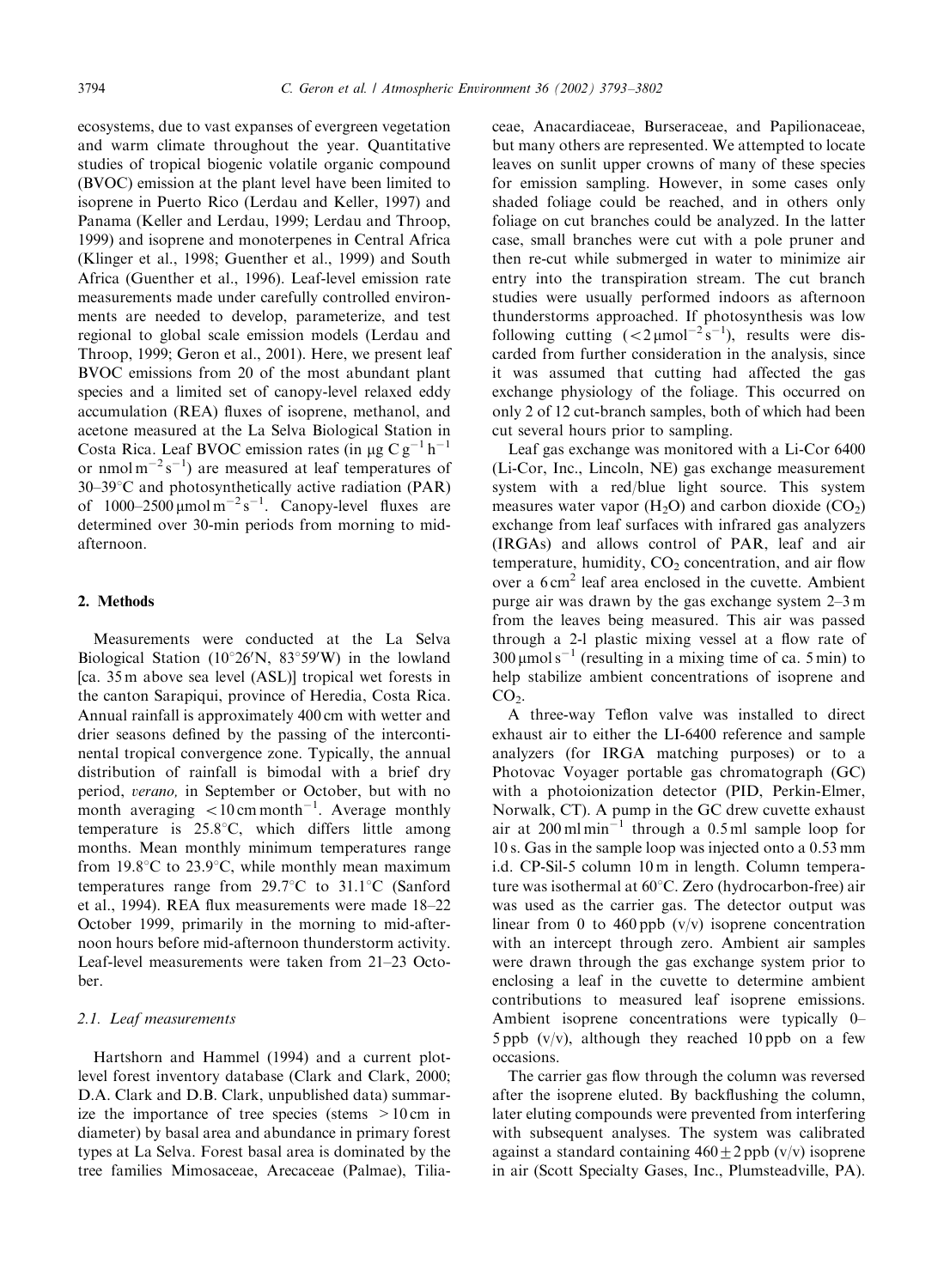The standard was referenced to the flame ionization detection (FID) response of a GC (Model HP5890, Hewlett Packard, Inc., Avondale, PA) which was calibrated to a National Institute of Standards and Technology (NIST) propane standard (SRM 1660a, 3 ppm propane in air, Rochester, NY). The Voyager portable GC/PID instrument was calibrated to concentrations of 4, 23, 46, 100, 230, and 460 ppb  $(v/v)$  using a dynamic gas calibration system (Model 146, Thermo Environmental Instruments, Inc., Franklin, MA). We estimate that both precision and accuracy were within 2– 5% as determined by repeated measurements of the standard gas at these concentrations. The lower detection limit of our analytical system is approximately  $2$  ppb  $(v/v)$  for isoprene.

Leaf isoprene emission sampling was initiated after allowing leaf gas exchange (internal  $CO<sub>2</sub>$  concentration  $(C<sub>in</sub>)$ , photosynthesis  $(A)$ , and stomatal conductance) to stabilize. This usually occurred within 10 min unless the leaf was from a deeply shaded environment. In most cases, at least three successive measurements at approximately 6-min intervals were performed on each leaf. At times it was necessary to maintain leaf temperatures at approximately  $35^{\circ}$ C to avoid condensation in the gas exchange system. Ambient isoprene samples were drawn from the sample line downstream from the mixing vessel before and after leaf measurements. Samples on intact foliage were taken between 900 and 1500 h, and foliage on cut branches were analyzed indoors during afternoon and evening thunderstorms that occurred throughout the period. Leaf mass per unit area was determined on the  $6 \text{ cm}^2$  section of the enclosed leaves. These sections were dried at  $80^{\circ}$ C for 48 h and weighed.

Isoprene emission rate E (nmol  $m^{-2} s^{-1}$ ) was calculated as

$$
E = f(C_0 - C_i)a^{-1},
$$
 (1)

where f is the flow rate (mol s<sup>-1</sup>) into the cuvette,  $C_0$  and  $C_i$  are the outlet (exhaust air) and inlet isoprene concentrations (nmol mol<sup>-1</sup>), respectively, and *a* is the enclosed leaf area, which was typically  $0.0006 \text{ m}^2$ (6 cm<sup>2</sup>). Mass-based E (µg Cg<sup>-1</sup>h<sup>-1</sup>) was calculated by substituting leaf dry weight for  $a$  in Eq. (1). As each isoprene emission sample was being drawn from the cuvette exhaust, leaf environment and gas exchange data were logged with the gas exchange system. Abovecanopy meteorological data (30-min average measurements net radiation, air temperature, wind speed, and wind direction) were obtained from the CARBONO Project (S.F. Oberbauer, H. Loescher, D.B. Clark, D.A. Clark, and E. Veldkamp, unpublished data), where  $CO<sub>2</sub>$ and H2O fluxes were also monitored above the forest canopy from a 42 m walkup tower in a primary forest within 2.5 km of the area where leaf measurements were made.

# 2.1.1. Canopy-scale measurement

Canopy-scale VOC emissions were measured using the REA system described by Baker et al. (2001). The system measures wind speed with a three-dimensional sonic anemometer (K-Probe, Applied Technologies, Boulder, CO) that was located 42 m above the ground, approximately 21 m above the zero-plane displacement. A controller operates a set of valves according to the vertical velocity signal and collects two air samples: one for updrafts and one for downdrafts. The valves were switched at 10 Hz. The flux is obtained from

$$
F_{\rm i} = \beta \sigma_{\rm w} (C_{\rm u} - C_{\rm d}), \tag{2}
$$

where  $F_i$  is isoprene (or other VOC) emission in mgcarbon m<sup>-2</sup>h<sup>-1</sup>,  $\beta$  is a proportionality constant,  $\sigma_w$  is the standard deviation of vertical wind speed, and  $C<sub>u</sub>$ and  $C_d$  are mean concentrations of VOC collected from the updraft and downdraft air samples, respectively. A deadband was used (0.6  $\sigma_w$ ) in order to increase the difference between the up and down concentrations. If the vertical wind velocity did not exceed this value, sample air was routed back to the atmosphere rather than to the sample cartridges. This induces a bias which was corrected for in the calculation of fluxes. An adjusted  $\beta$  was calculated based on the measured sensible heat flux and the difference in temperature during updrafts and downdrafts. Testing of the REA system and adsorbent tubes (e.g., VOC breakthrough volume and recovery efficiency) is described by Baker et al. (2001). Their analysis indicates that the overall uncertainty in the flux measurements is roughly 10% for isoprene, 12% for acetone, and 25% for methanol. Additional details about the theory of the technique, design, and performance of the system are given by Baker et al. (2001).

The mean VOC concentrations of updrafts and downdrafts were determined by accumulating the samples in  $0.25 \times 3.5$  in silco-steel tubes packed with 350 mg of Carbotrap followed by 180 mg of Carbosieve S-III. The tubes were returned to the laboratory where they were analyzed by thermal desorption/GC. The samples were analyzed using the GC/FID system described by Baker et al. (2001). The system was calibrated with NIST standards.

The operation of the REA system was also evaluated by calculating fluxes of several long-lived (years) anthropogenic trace gas compounds that have a negligible biogenic flux and can be analyzed using the same GC-mass spectroscopy (MS) analysis that was used for BVOC. The mean fluxes of carbon tetrachloride and the Freon compound, F-113, were determined to be near zero, indicating no significant bias in the REA system.

The long-term measurement systems of the CARBO-NO Project provided the ancillary data needed to initialize the emission model and determine energy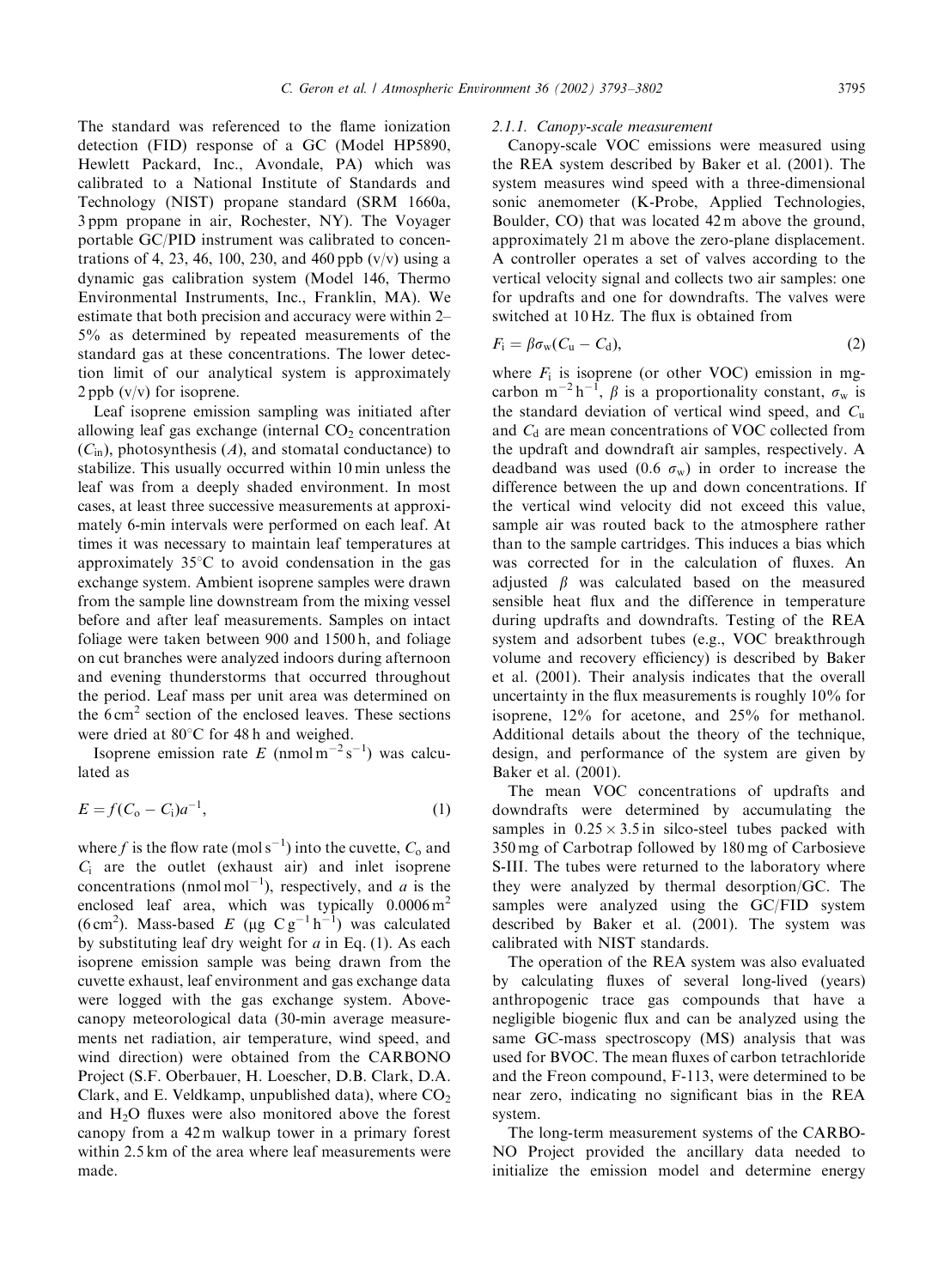balance closure at the site. The sensors included a net radiometer (model NR lite, Kipp and Zonen, Delft, Holland), PAR quantum sensor (Model Li-190sx, Li-Cor, Inc., Lincoln, NE) wet and dry bulb thermometers, soil heat flux, and fast response  $(10 \text{ Hz})$  H<sub>2</sub>O and CO<sub>2</sub>. Wind speed, wind direction, and  $CO<sub>2</sub>$  and  $H<sub>2</sub>O$ concentrations were sampled and stored at 10 Hz. Net radiation, PAR, air temperature, and humidity were sampled at 0.1 Hz and stored as 30-min averages. Energy balance closure was within 10% of above-canopy net radiation flux during the measurement periods. The diffusor on the PAR sensor was sometimes disabled by algal accumulation if left unattended for periods of weeks. Therefore, PAR was calculated from a direct comparison between the net radiometer and Li-190 which yielded a relationship of PAR  $(\text{µmol m}^{-2} \text{ s}^{-1}) = 6.5103 + 1.9972$  (net radiation in  $\text{W m}^{-2}$ ) with an  $\mathbb{R}^2$  of 0.991. The calculated PAR data were used for the BVOC model estimates discussed below.

Other ancillary measurements obtained for the REA flux study included occasional leaf temperature measurements performed using a hand-held infrared thermometer (Model 39800, Cole-Parmer Instrument Co.,Vernon Hills, IL). The primary fetch was considered to be south, southwest, and west of the tower. Winds from the northeast passed through the tower before reaching the REA inlet. Therefore, fluxes from this direction were deleted from the analysis. Additional samples were eliminated due to analytical difficulties and contamination's reducing the number of flux estimates to 6 for methanol, 8 for acetone, and 10 for isoprene.

# 2.1.2. BVOC emission model

Leaf-level VOC fluxes were extrapolated to the canopy scale for the La Selva forest in the proximity of the Proyecto CARBONO tower using modeling methods discussed by Guenther et al. (2000). The canopy foliar biomass density of  $850 \text{ g m}^{-2}$  (dry weight) used here is from litterfall studies summarized by Parker (1994, p. 57 and Fig. 5.1). The forest cover is apportioned into species-level foliage quantities proportional to basal area by species determined using the plot-level forest inventory data (D.A. Clark and D.B. Clark, unpublished data). Basal isoprene emission rates for emitting species are 70 µg C (g-foliar dry mass)<sup>-1</sup> h<sup>-1</sup> standardized for PAR values of  $1000 \mu$ mol m<sup>-2</sup> s<sup>-1</sup> and leaf temperatures of  $30^{\circ}$ C. This is equivalent to the basal rate measured for the canopy dominant Pentaclethra macroloba (Willd.) Kuntze in this study and is similar to that observed for other isoprene-emitting vegetation in this and other regions (Table 1). For other genera found at the site, a basal isoprene emission factor of  $0.1 \mu$ g  $C g^{-1} h^{-1}$  is applied (Guenther et al., 1994). Based on our emission measurements and the reported vegetation species composition for this site, we assumed that 50%

(after subtracting  $130 \text{ g m}^{-2}$  of estimated liana leaf biomass) of the plant species were isoprene emitters resulting in a site average basal emission rate of  $35 \mu g$  $C g^{-1} h^{-1}$ .

Emission factors for acetone  $(0.09 \,\mu g \, C g^{-1} h^{-1})$  and methanol  $(0.6 \,\mu g \, C g^{-1} h^{-1})$  are derived from Guenther et al. (2000) and are applied to all species. Emissions of these compounds are highly uncertain and may be strongly influenced by factors such as stress, herbivory, or mechanical disturbance. They are thought to be especially influenced by phenological stage, with highest emissions from young expanding foliage (Guenther et al., 2000). Emission of methanol is assumed to be influenced by PAR in a manner similar to isoprene, while acetone emission is allowed to increase exponentially with increasing leaf temperature (Guenther et al., 1993, Eq. (5)).

The empirical algorithms of Guenther et al. (1993) were used to adjust emission rates to ambient PAR and temperature conditions. The PAR correction factor changes vertically through the canopy in the manner illustrated in Fig. 1 of Guenther et al. (2000). Direct beam and diffuse fractions of measured total abovecanopy PAR and sunlit/shaded fractions of leaf area were estimated using the techniques described in Guenther et al. (1995). Exponential decay algorithms are applied to reduce diffuse PAR and specific leaf weight (SLW, or leaf mass per unit area, one-sided) at lower levels within forest canopies (Geron et al., 1994). A leaf area index (LAI,  $m^2$  one-sided leaf area per  $m^2$ ground area) value of 8.0 was used in the model simulations, which is consistent with the high foliar biomass density in the region and previous estimates of LAI from wet tropical evergreen broadleaf forests (Box, 1981). However, reliable LAI measurements specific to La Selva are currently unavailable. Isoprene and methanol emission rates are not highly sensitive to variability in LAI values above ca. 3 since these compounds are emitted as a function of PAR, most of which is intercepted in the upper canopy. Model estimates are sensitive to specific leaf weight, which was allowed to vary from  $60 \text{ g m}^{-2}$  for sun leaves to  $40 \text{ g m}^{-2}$  for shaded leaves lower in the canopy. The sun leaf value is 20% higher than that measured for the canopy dominant P. macroloba and is the mean value for isoprene emitters we found in this region (Table 1). Leaf temperatures were calculated from above-canopy radiation, temperature, relative humidity, and wind speed values using iterative methods described in Goudriaan and van Laar (1994). Calculated leaf temperatures were typically within  $1.5^{\circ}$ C of ambient air temperatures. The leaf age activity factors, ratio of current to peak foliar density, and escape efficiency factors described in Guenther et al. (2000) are incorporated here. These factors probably have minimal effect on net estimated flux (ca. 5–10%) since leaf senescence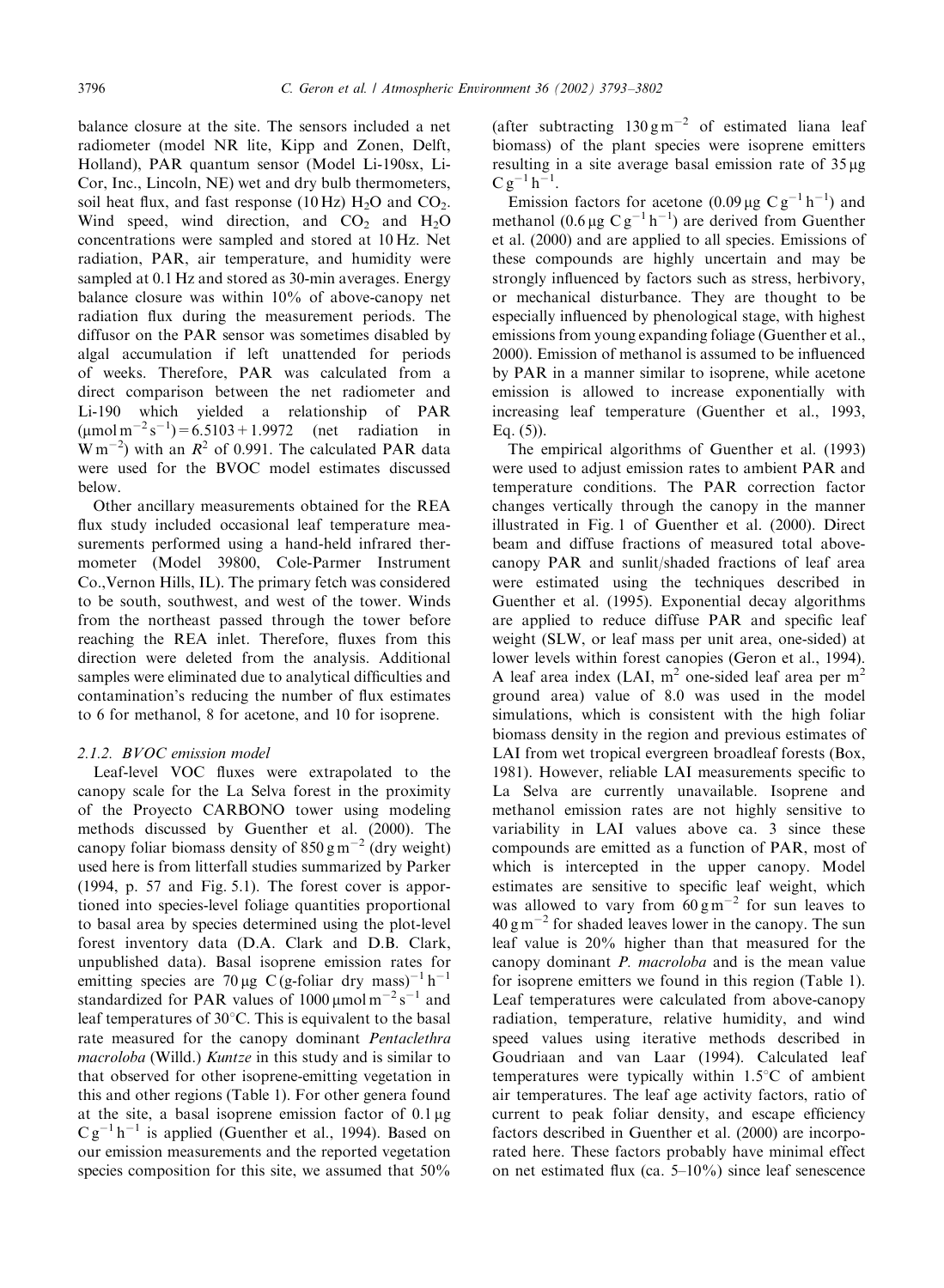| olor)                            | $\cup$<br>$. Genone$ $t$ at. $1$ |
|----------------------------------|----------------------------------|
|                                  |                                  |
|                                  | Environment 36 (2002)            |
| auxii)                           |                                  |
| ig leaf<br>le leaf<br>ion⊹<br>in | 3793-3802                        |

| Family          | Species                                             | <b>SLM</b> | E     | C       | L.P | DW       | LA       | LA <sup>OTH</sup>              |
|-----------------|-----------------------------------------------------|------------|-------|---------|-----|----------|----------|--------------------------------|
| Arecaceae       | Euterpe precatoria Mart. V1                         | 52         |       |         | 2,1 | 41(14)   | 10       |                                |
| Arecaceae       | Prestoea decurrens (H. Wendl. ex Burret) H.E. Moore | 65         | H     |         | 4,1 |          | 0        |                                |
| Arecaceae       | Socratea exorrhiza (Mart.) H. Wendl.                | 69         | H/L   |         | 2,2 | 80(23)   | 26       | $15L$ (exorrhiza)              |
| Arecaceae       | Welfia regia H. Wendl. ex André                     | 67         |       |         | 2,1 | 33(5)    | 10       |                                |
| Boraginaceae    | Cordia alliodora (Ruiz & Pav.) Oken                 | 67         | Н     | С       | 2,1 |          | $\theta$ | $0^{K,L}$ (alliodora, bicolor) |
| Burseraceae     | Protium pittieri (Rose) Engl.                       | 67         | H     |         | 2,2 | 76 (9)   | 24       | $46L$ (panamense)              |
| Cecropiaceae    | <i>Pourouma bicolor</i> Mart. <sup>V2</sup>         | 35         | $H^*$ |         | 1,1 |          | 0        |                                |
| Euphorbiaceae   | Alchornea costaricensis Pax & K. Hoffm.             | 58         | Н     |         | 2,1 |          | 0        | $0J$ (cordifolia)              |
| Melastomataceae | Miconia impetiolaris (Sw.) D. Don ex DC.            | 39         | Н     |         | 2,2 |          | $\theta$ | $0^{\mathrm{L}}$ (spp.)        |
| Menispermaceae  | Cissampelos spp                                     | 50         |       |         | 1,1 |          | $\theta$ | $28K$ (pareira)                |
| Mimosaceae      | Pentaclethra macroloba (Willd.) Kuntze              | 50         | H/L   |         | 3,2 | 69(15)   | 16       | $0J$ (macrophylla)             |
| Mimosaceae      | Stryphnodendron microstachyum Poepp. & Endl.        | 125        | Н     |         | 2,1 |          | $\Omega$ |                                |
| Mimosaceae      | Zygia longifolia (Humb. & Bonpl.) Britton & Rose    | 96         | H     | С       | 2,2 | 106(24)  | 47       | $0^{\rm R}$ (spp.)             |
| Musaceae        | Musa acuminata Colla                                | 39         | Н     |         | 1,1 |          | $\theta$ | $0J$ (sapientum)               |
| Myristicaceae   | Virola sebifera Aubl.                               | 54         | L     |         | 2,2 | 10(1)    | 2        | $13^L (spp.)$                  |
| Papilionaceae   | Dipteryx panamensis (Pittier) Record & Mell         | 66         | L     | С       | 2,2 | 43(2)    | 13       |                                |
| Papilionaceae   | Pterocarpus officinalis Jacq.                       | 43         | Н     |         | 2,2 | 126(12)  | 25       | $3-20J$ (luscens, soyauxii)    |
| Poaceae         | Bambusa vulgaris Schrad. Ex J.C. Wendl.             | 47         | L     | C       | 2,2 | 12(2)    | 3        | Low <sup>J</sup> (vulgaris)    |
| Rubiaceae       | Warszewiczia coccinea (Vahl) Klotzsch               | 68         | Н     | $\perp$ | 2,1 |          |          |                                |
| Sapindaceae     | Nephelium ramboutan-ake (Labill.) Leenh.            | 64         | L     | С       | 2,2 | $\Omega$ | 0        |                                |

Table 1Summary of isoprene emission rates adjusted to leaf temperature of 30°C and PAR of 1000  $\mu$ mol m<sup>-2</sup> s<sup>-1</sup> using algorithms of Guenther et al. (1993)

SLM is mean (S.D. was <5%) specific leaf mass in g m<sup>-2</sup>, E is light environment of sample leaf (H=High light or sun leaf, L=Low light or shade leaf, \* this was an expanding from a stump sprout) for species for which both sun and shade leaf emissions were measured, sun leaf emission rates (and SLM) are reported, C is the condition of sample leaf (C=Cut branch, I=Intact plant), L,P is the number of individual leaves and plants sampled, respectively, DW is the emission factor in  $\mu$ g C  $g^{-1}h^{-1}$  (standard deviation in parentheses), LA is the emission factor in nmol m<sup>-2</sup> s<sup>-1</sup>, and LA<sup>OTH</sup> is the isoprene emission rate in nmol (isoprene) m<sup>-2</sup> s<sup>-1</sup> for species in the same genus determined by Klinger et al. (1998), Keller and Lerdau<sup>K</sup> (1999), Lerdau and Throop<sup>L</sup> (1999), Rasmussen<sup>R</sup> (1978). <sup>V1</sup>var. longevaginata (Mart.) Andrew Hend. <sup>V2</sup> subsp. scobina (Benoist) C.C. Berg & Heusden minor Benoist.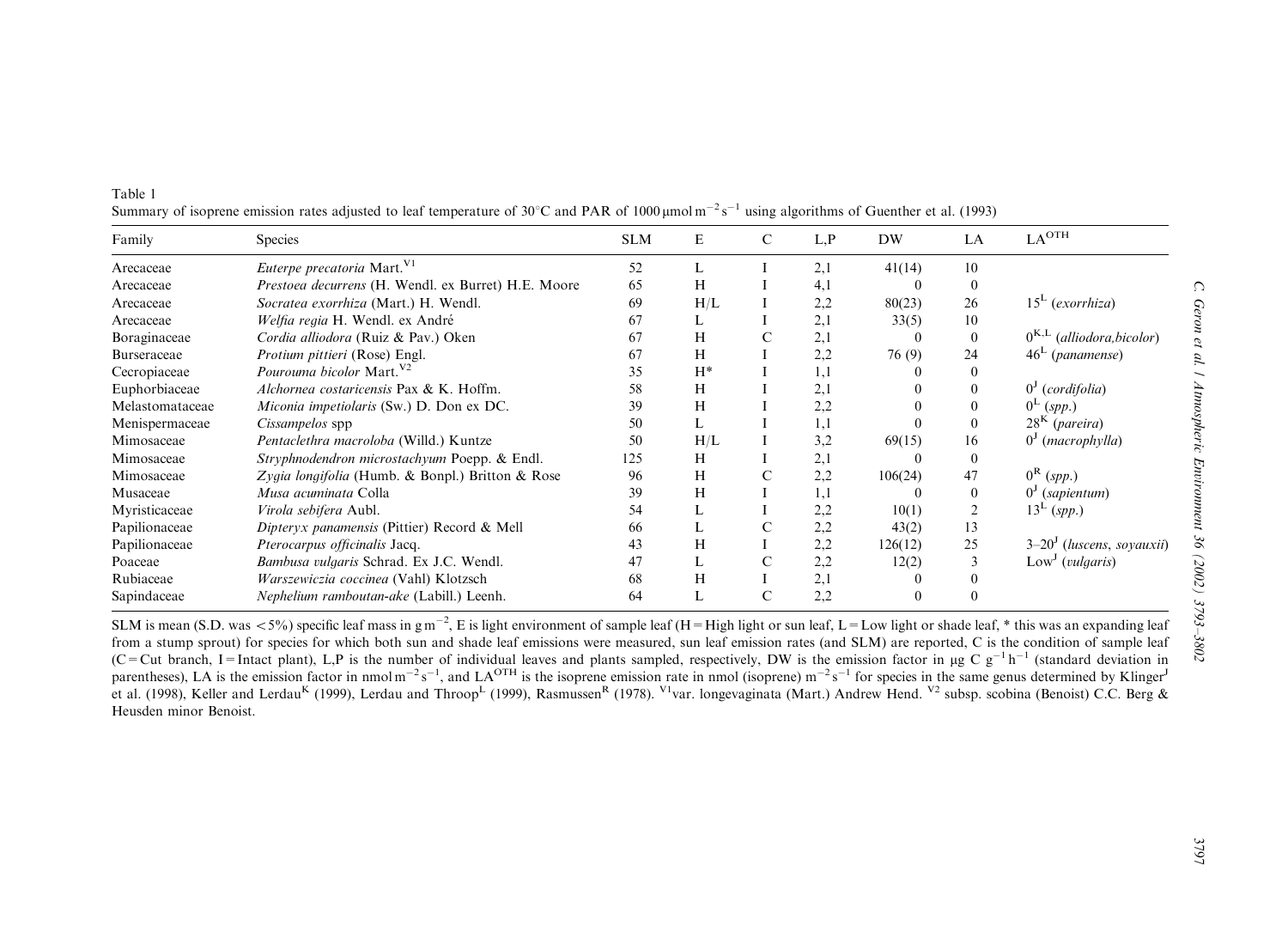

Fig. 1. Response of S. exorrhiza sun (solid line) and shade (dashed line) leaf isoprene to changing PAR within the leaf cuvette. Leaf temperature was held constant at  $35^{\circ}$ C. Error bars denote  $+1$  standard deviation about the mean of duplicate isoprene emission measurements at each PAR level for each leaf.

and litterfall appear to be fairly uniformly distributed throughout the year in the forests of this region (Parker, 1994).

Above-canopy PAR, temperature, wind speed, and relative humidity measurements at the CARBONO tower were used as model inputs to estimate hourly BVOC emissions. These emissions were compared with flux measurements of corresponding compounds made from the tower above the canopy.

## 3. Results and discussion

#### 3.1. Leaf-scale BVOC emissions

Isoprene emission rates were measured at leaf temperatures of  $30-35^{\circ}$ C, although emission rates were examined at temperatures as high as  $39^{\circ}$ C during temperature response experiments. Light levels were held either at 1000 or 1500  $\mu$ mol m<sup>-2</sup> s<sup>-1</sup>, except during light response experiments. Emission rates were adjusted to standard conditions ( $T_L = 30^{\circ}C$  and PAR of  $1000 \mu$ mol m<sup>-2</sup> s<sup>-1</sup> in this study) based on the PAR and leaf temperature algorithms of Guenther et al. (1993). Temperature response of Dipteryx panamensis (Pittier) Record & Mell (Papilionaceae) and Bambusa vulgaris Schrad. ex J.C. Wendl. (Poaceae) was examined by measuring isoprene emission as  $T_L$  was increased in  $3^{\circ}$ C increments from  $30^{\circ}$ C to  $39^{\circ}$ C. After A and  $C_{\text{in}}$  were allowed to stabilize at each new  $T<sub>L</sub>$  level, which occurred

by 10–15 min, isoprene emission was measured 3 times at 6 min intervals. Coefficients of variation in isoprene emission measured at each  $T<sub>L</sub>$  level ranged from 1–4%. The temperature correction algorithm of Guenther et al. (1993) worked very well for these species, as adjusted rates measured at  $T_L$  ranging from 33°C to 39°C were within a few percent of the rates measured at  $30^{\circ}$ C. Response of isoprene emission from P. macroloba and Socratea exorrhiza (Mart.) H. Wendl. to changing PAR was examined by measuring emission as PAR was decreased from 2500 to  $0 \mu \text{mol m}^{-2} \text{s}^{-1}$  in 500  $\mu$ mol m<sup>-2</sup> s<sup>-1</sup> increments. Emissions from shade leaves were also measured at 250 and 100  $\mu$ mol m<sup>-2</sup> s<sup>-1</sup>. After  $A$  and  $C_{\text{in}}$  were allowed to stabilize at each new PAR level, which occurred by 8–12 min, isoprene emission was measured 2 times at 6 min intervals. Fig. 1 shows that isoprene emission from S. exorrhiza shade leaves saturated at much lower (ca.  $500 \mu$ mol m<sup>-2</sup>s<sup>-1</sup>) light levels (and at least 50% lower isoprene emission rates) than the sun leaves, consistent with findings from temperate (Harley et al., 1996, 1997) as well as tropical sites (Keller and Lerdau, 1999; Lerdau and Throop, 1999). The light correction factor of Guenther et al. (1993) underestimated sun leaf response to PAR above  $1000 \mu \text{mol m}^{-2} \text{s}^{-1}$  by 2–10%. Standard rates were corrected for these biases. Somewhat larger increases in isoprene emission with increasing PAR above  $1000 \mu \text{mol m}^{-2} \text{s}^{-1}$  were reported by in Panama by Keller and Lerdau (1999) and in Tennessee by Harley et al. (1997). The fact that we started with high (near ambient) PAR and gradually reduced it to zero may have affected this comparison, since light response curves developed in the past typically started at low values and increased to a maximum PAR.

Substantial quantities of isoprene were emitted by 10 of the 20 species surveyed (Table 1). All emission measurements were made on mature, fully expanded leaves with the exception of a single Pourouma bicolor leaf and possibly a leaf from the genus Cissampelos as well. Emission rates at standard conditions were similar to leaf measurements at temperate (Geron et al., 2001) and tropical (Lerdau and Keller, 1999; Keller and Lerdau, 1999; Lerdau and Throop, 1999) sites. Harley et al. (1999) found that only 2 of 29 species (and 2 of 13 genera) in the family Mimosaceae emitted isoprene. These species were *Acacia nigrescens* in Africa (Guenther et al., 1996) and Inga spectabilis in South America (Rasmussen, 1978). Here, however, we found that both P. macroloba and Zygia longifolia (Humb.  $\&$ Bonpl.) Britton & Rose (previously: Pithecellobium longifolium) emitted substantial quantities of isoprene. Other species in these same genera have previously been reported to be non-isoprene emitters in Africa by Klinger et al. (1998) and Rasmussen (1978), respectively (Table 1). Continental divergence in isoprene emission potential has been observed within the spruce (Picea)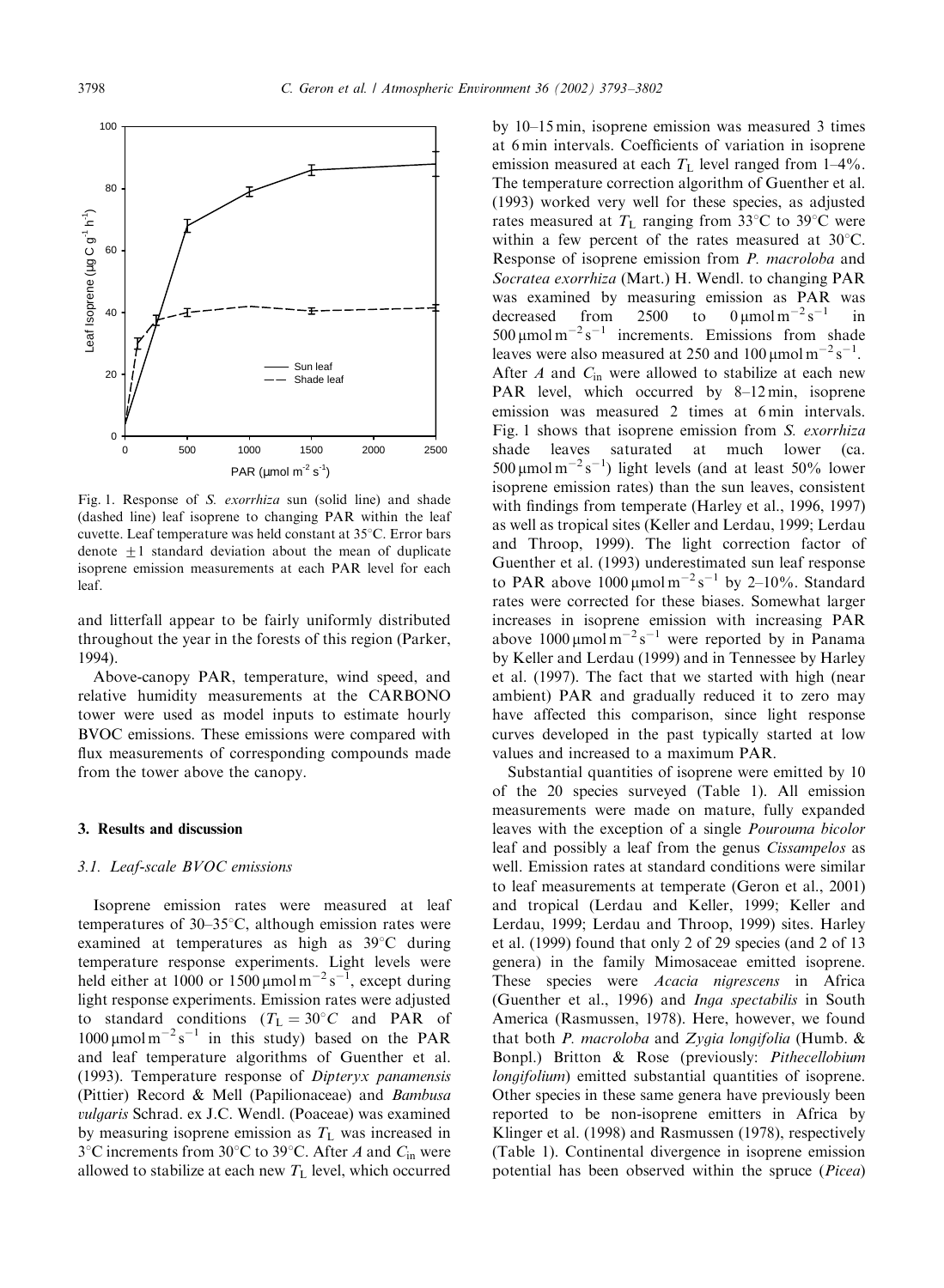and oak (Quercus) genera (Harley et al., 1999). Our results here support conclusions by Harley et al. (1999) that studies are needed to better understand phylogenetic patterns in isoprene emission characteristics within the families Mimosaceae and Leguminosae. The high leaf-level isoprene emission rates from P. macroloba and Z. longifolia reported here also represent a significant finding when one considers that the former species is the dominant canopy tree species in the La Selva old-growth forest, accounting for 32–35% of basal area (Clark and Clark, 2000). The 10 emitting species account for at least 35–50% of the total basal area of old-growth forest on the two main edaphic site types.

Three of four palms emitted significant amounts of isoprene. The high emission rate we report for S. exorrhiza (Palmae) sun and shade leaves is in good agreement with the isoprene emission capacity recently observed for this species by Lerdau and Throop (1999) in Panama. Foliage of the palms Euterpe precatoria Mart. var. longevaginata (Mart.) Andrew Hend. and Welfia regia H. Wendl. ex André could be reached only in fully shaded environments, and emission capacities were equivalent to those of S. exorrhiza shade leaves. However, emissions continued to increase over time as the enclosed foliage was exposed to high temperature and PAR conditions, which was consistent with observations elsewhere (Guenther et al., 1999). Since shade leaf emission rates were similar to those of S. exorrhiza, we suspect that sun leaves of E. precatoria and W. regia were similarly higher. The shade/sun leaf emission ratios observed here were similar to those observed in temperate species (Harley et al., 1997; Sharkey et al., 1996). Several leaves of a Prestoea decurrens (H. Wendl. ex Burret) H.E. Moore palm specimen exposed to full late-morning sun failed to emit detectable amounts of isoprene.

Two lower canopy leaves of the species Virola sebifera Aubl. (Myristicaceae) emitted at modest rates. Lerdau and Throop (1999) also found that this species emitted at rates lower than other species studies in Panama. Shaded foliage of B. vulgaris Schrad. ex J.C. Wendl. (Poaceae) also emitted at similar lowrates (Table 1).

Emissions from a single leaf of a woody liana (vine) in the genus Cissampelos (family Menispermaceae) were measured in a deeply shaded environment. This leaf did not emit isoprene even when cuvette conditions were elevated to  $T_{\rm L}$  of 35°C and PAR of 2500 µmol m<sup>-2</sup> s<sup>-1</sup>. However, this may have been an expanding, immature leaf. Canopy foliage of Cissampelos pareira in Panama was found to emit at  $28 \text{ nmol m}^{-2} \text{s}^{-1}$  under standard conditions (Keller and Lerdau, 1999), and these authors found 7 of 21 vines screened to be isoprene emitters. Nineteen distinct vine genera were identified and sampled by Keller and Lerdau (1999). Four (Cissampelos, Dioclea, Doliocarpus, and Stigmaphyllon) of the six identified isoprene-emitting vine genera are also found at

La Selva. Nine (Arrabidaea, Cissus, Combretum, Gouania, Gurania, Mikania, Serjania, Trichostigma, and Vitis) of the thirteen non-isoprene-emitting vine genera are also found at La Selva. Lianas can account for a substantial fraction of canopy foliage in tropical forests (cf. Avalos, 1999) and should be examined further in this biome.

Miconia (family Melastomataceae) is a common and widespread neotropical genus of shrubs and small trees. We found no isoprene emission from intact sun leaves of Miconia impetiolaris (Sw.) D. Don ex DC. A Miconia species in Panama was also found to be a non-emitter (Lerdau and Throop, 1999).

We found that isoprene was emitted from intact isoprene-emitting sun leaves (all emitting species combined) at  $2-3.5\%$  (on a carbon basis) of measured CO<sub>2</sub> assimilation  $(A)$  rates. Rates from intact shade leaves ranged between  $1\%$  and  $2\%$  of A, while leaves from cut branches or those elevated to extremely high temperature  $(T_L > 38^{\circ}C)$  emitted high amounts of isoprene (8–  $25\%$ ) relative to A. However, most leaves emitting high percentages of fixed carbon as isoprene also featured declining  $A$  and  $C_{\text{in}}$  values due to stresses induced from high temperature and/or cutting. We also screened the leaf samples for monoterpene emissions by drawing 1.5 L of cuvette exhaust air through the adsorbent cartridges described above. GC/MS analysis was performed on these samples as described in Baker et al. (2001). Monoterpene emissions were non-detectable or very low  $(< 0.1 \,\mu g \, C \, g^{-1} \, h^{-1})$  from the species surveyed, and ambient concentrations and REA fluxes likewise were very low.

#### 3.2. Canopy-scale BVOC emissions

The mean REA-measured isoprene flux was 2.2 mg  $\text{C m}^{-2} \text{h}^{-1}$  (*n* = 10), and these measurements were made under cloudy conditions (mean temperature= 27.6 C,  $PAR = 1100 \text{ mol m}^{-2} \text{s}^{-1}$ , sensible heat flux =  $135 \text{ W m}^{-2}$ ). Overall, the mean scaled model predictions  $(2.8 \text{ mg } \text{C/m}^{-2} \text{h}^{-1})$  agreed reasonably well with the mean REA measured fluxes. These model estimates agreed well with two fluxes measured during warm, sunny periods, but substantially underestimated (by ca. factor of 2) the highest flux measured under similar conditions. Model predictions were somewhat higher than observed fluxes for cloudy, cooler periods (Fig. 2). More data are needed to better understand isoprene and oxygenated VOC exchange from forests in this region during conditions of partial cloudiness. Given the rapidly changing light environment under such conditions, eddy correlation techniques such as those applied by Guenther and Hills (1998) may be more suitable for determining trace gas exchange at such sites. The observed fluxes were within the lower end of the range of isoprene fluxes reported for similar environmental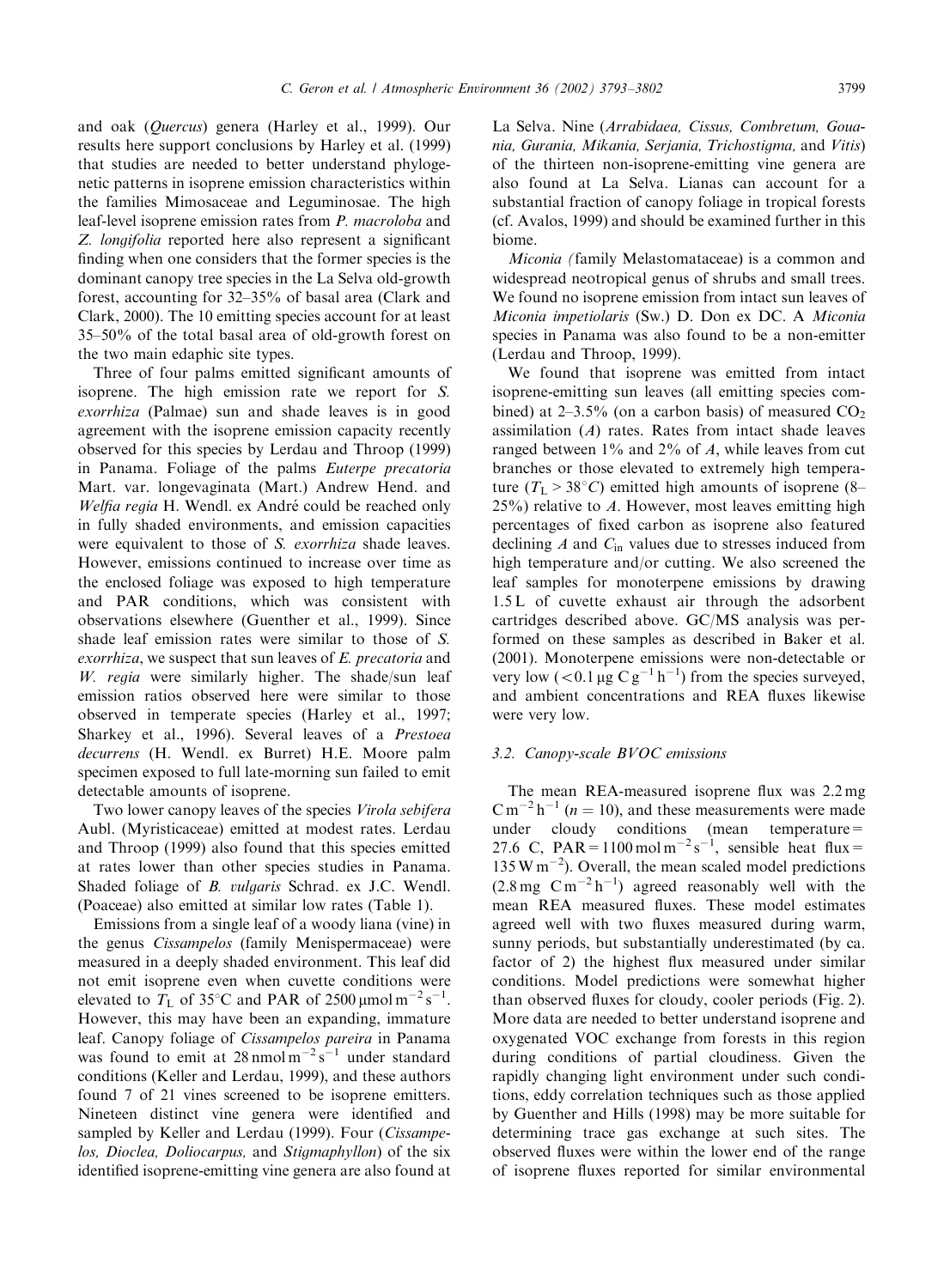

Fig. 2. REA derived flux estimates versus model estimates for corresponding time periods at the La Selva forest. The solid line denotes 1:1 agreement.

conditions at temperate forest sites in the eastern United States (e.g., Guenther et al., 2000; Geron et al., 1997). It should be noted that other variables affecting model versus flux comparisons such as LAI, foliar biomass density, leaf longevity, seasonal litterfall patterns, and fraction of liana coverage are not well characterized at this site or in tropical forests in general.

The mean REA fluxes for acetone  $(1.4 \text{ mg } \text{C m}^{-2} \text{h}^{-1})$ ,  $n = 8$ ) and methanol (0.53 mg C m<sup>-2</sup> h<sup>-1</sup>,  $n = 6$ ) were measured under slightly shadier and cooler conditions than the mean isoprene flux. We assumed these emissions increased exponentially with temperature as recommended for oxygenated VOC by Guenther et al. (1995). Temperature correction resulted in a methanol emission factor of  $1 \mu g C g^{-1} h^{-1}$  which is ca. 67% higher than the average methanol emission factor  $(0.6 \,\mu g)$  $C g^{-1} h^{-1}$ ) given by Guenther et al. (2000). The acetone emission factor derived from these measurements  $(2.5 \mu g)$  $C g^{-1} h^{-1}$ ) was much greater than the average value  $(0.09 \,\mu g \, C g^{-1} h^{-1})$  of Guenther et al. (2000). In addition to direct emissions from physiologically active foliage, possible sources of acetone and methanol fluxes include abiotic decay of dead plant material discussed by Warneke et al. (1999). This source could be especially significant at this site considering the high biomass turnover rates in wet tropical forests. However, even at the upper limit of methanol and acetone production rates discussed by Warneke et al. (1999), abiotic decay can explain only a relatively small fraction of the canopy-scale fluxes estimated from the REA measurements. Poschl et al. (2001) also reported high (over

8 ppb) acetone concentrations over the tropical forests of Surinam. These authors suggested that large emissions of acetone and/or acetone precursors, such as possibly 2-propanol, from living plants or decaying litter in the rainforest may be largely responsible for these high concentrations. Other recent studies have reported above-canopy measurements of acetone and methanol fluxes from a sub-alpine conifer forest (Baker et al., 2001) and a pine plantation (Schade and Goldstein, 2001) that exceed the fluxes observed at this tropical forest site. Midday fluxes of ca.  $2.5 \text{ mg } \text{C m}^{-2} \text{h}^{-1}$  of acetone and ca.  $1 \text{ mg } \text{C} \text{m}^{-2} \text{h}^{-1}$  of methanol were associated with the relatively cool conditions at the sub-alpine site (Baker et al., 2001) while even higher fluxes were reported for the pine plantation (Schade and Goldstein, 2001). Singh et al. (2001) report evidence of large global sources of oxygenated compounds from measurements in the troposphere over the Pacific Ocean. The REA fluxes of methanol and especially acetone reported here are evidence that these compounds may be emitted directly from tropical forests in quantities that are underestimated by current BVOC emission models. These emissions may at least partially account for the large unknown source discussed by Singh et al. (2001).

The global BVOC emission model described by Guenther et al. (1995) estimated isoprene fluxes in the Costa Rica region of ca. 0.4–0.5 g C m<sup>-2</sup> month<sup>-1</sup> for both July and January with predicted daytime average fluxes of ca.  $1.5 \text{ mg } \text{C} \text{m}^{-2} \text{h}^{-1}$ . This is ca. 30% lower than the estimate derived by extrapolating leaf-level measurements using the modeling approach described above. This difference is probably due to the larger fraction of isoprene-emitting biomass observed at La Selva compared to that assumed in the global model. However, these estimates were well within the uncertainties (which are a factor of  $2-3$ ) of the opposing models, and the REA measured fluxes appear to fall between the two model estimates.

Analysis of the 1998–2000 CARBONO meteorological data as well as the long-term monthly average meteorological data for La Selva (Sanford et al., 1994) shows that monthly isoprene emission estimates exhibited substantial variation, largely due to variability in cloud cover in this region. Seasonal patterns of isoprene emission based on the model described above and meteorological inputs for 1998–2000 are shown in Fig. 3. Seasonal peaks in the spring and fall are due to high PAR during the dryer months, while summer and winter emissions were suppressed due to frequent afternoon cloud cover and rainfall. The period of higher mean PAR values extended well into June, in 1999, accounting for the higher isoprene flux estimates in the summer of that year. Our total annual isoprene emission estimate ranges from 7.8 to 8.3 g  $\text{C m}^{-2} \text{yr}^{-1}$  for the 3 years 1998–2000. Mean daytime (7 AM–5 PM) abovecanopy temperatures during 1999 (26.5 $\degree$ C) was about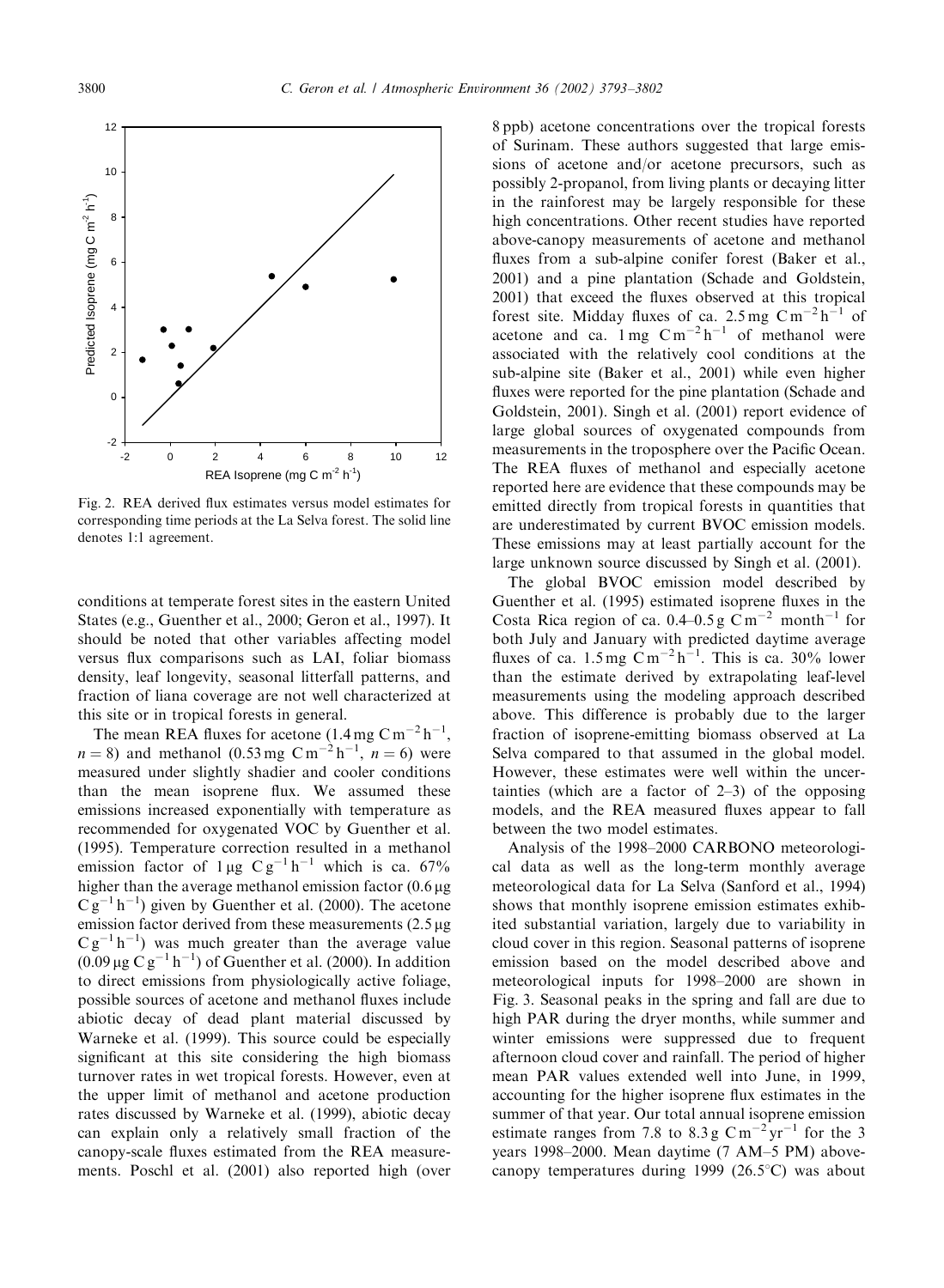

Fig. 3. Model estimates of monthly predicted isoprene fluxes from the La Selva forest using CARBONO meteorological inputs for the years 1998–2000.

equal to that of 2000 (26.4 $\degree$ C) but somewhat cooler than 1998 (27.2 $^{\circ}$ C). However, daytime mean PAR values were 10–20% higher in 1999 (889  $\mu$ mol m<sup>-2</sup> s<sup>-1</sup>) than in 1998 (738  $\mu$ mol m<sup>-2</sup> s<sup>-1</sup>) and 2000 (816  $\mu$ mol m<sup>-2</sup> s<sup>-1</sup>). This resulted in somewhat higher annual fluxes (ca. 8.3 g  $\text{C m}^{-2} \text{yr}^{-1}$ ) in 1999 compared to the cloudier years of 1998 and 2000.

The Guenther et al. (1995) estimate of the total annual flux of all biogenic VOCs other than isoprene (e.g., methanol, acetone, and others) is ca.  $10 \text{ g} \text{ C m}^{-2}$  and is similar to our estimate of the annual flux of acetone and methanol alone if the observed above-canopy fluxes are representative of year-round rates. The upper range of annual CO<sub>2</sub> flux estimates (H. Loescher and S. Oberbauer, unpublished data) from 1999 suggests that the La Selva forest was a sink for ca. 205 g of carbon as  $CO<sub>2</sub> m<sup>-2</sup> yr<sup>-1</sup>$ . This is in reasonable agreement with other recent estimates for moist tropical forests in the Amazon basin (Grace et al., 1995; Kuck et al., 2000) but is ca. a factor of 3 lower than the annual net flux found by Malhi et al. (1998). These initial measurements indicate that BVOC emissions might offset 10% or more of the net ecosystem exchange of  $CO<sub>2</sub>$  carbon at this site.

#### Acknowledgements

We thank David Clark and Robert Matlock of the La Selva Biological Station for their useful insight into the ecology and natural history of the forests in this region. Orlando Vargas of the La Selva Biological Station was

very helpful in locating and identifying plant species at the research site. We thank the Organization for Tropical Studies for supplying logistical support and an ideal tropical work environment. The CARBONO Project, with funding from DOE grant IBN-9652699 and from NSF grant DEB 962924, provided assistance, data, and access to the tower site. Bob Seila of the US EPA's National Exposure Research Laboratory performed the NIST-referenced analysis of the isoprene standard.

# References

- Avalos, G., 1999. Seasonal changes in liana cover in the upper canopy of a neotropical dry forest. Biotropica 31, 186–192.
- Baker, B., Guenther, A., Greenberg, J., Fall, R., 2001. Canopy level fluxes of 2-methyl-3-buten-2-ol, acetone, and methanol by a portable relaxed eddy accumulation system. Environmental Science and Technology 35, 1701–1708.
- Box, E., 1981. Foliar biomass: database of the international biological program and other sources. In: Bufalini, J., Arnts, R. (Eds.), Atmospheric Biogenic Hydrocarbons. Butterworth-Heinemann, Newton, MA.
- Clark, D.B., Clark, D.A., 2000. Landscape-scale variation in forest structure and biomass in a tropical rain forest. Forest Ecology Management 137, 185–198.
- Geron, C., Guenther, A., Pierce, T., 1994. An improved model for estimating emissions of volatile organic compounds from forests in the eastern United States. Journal of Geophysical Research 99 (D6), 12773–12791.
- Geron, C., Nie, D., Arnts, R.R., Sharkey, T.D., Singsaas, E.L., Vanderveer, P.J., Guenther, A., Sickles II, J.E., Kleindienst, T.E., 1997. Biogenic isoprene emission: model evaluation in a Southeastern United States Bottomland deciduous forest. Journal of Geophysical Research 102 (D15), 18889–18901.
- Geron, C.D., Harley, P.C., Guenther, A.B., 2001. Isoprene emission capacity for US tree species. Atmospheric Environment 35 (19), 3341–3352.
- Goudriaan, J., van Laar, H.H., 1994. Modelling Potential Crop Growth Processes. Kluwer Academic, Dordrecht, pp. 121–148.
- Grace, J., Lloyd, J., McIntyre, J., Miranda, A.C., Meir, P., Miranda, H.S., Nobre, C., Moncrieff, J., Massheder, J., Malhi, Y., Wright, I., Gash, J., 1995. Carbon dioxide uptake by an undisturbed tropical rainforest in southwest Amazonia, 1992 to 1993. Science 270, 778–780.
- Guenther, A., Hills, A., 1998. Eddy covariance measurement of isoprene fluxes. Journal of Geophysical Research 103 (D11), 13145–13152.
- Guenther, A., Zimmerman, P.R., Harley, P., 1993. Isoprene and monoterpene emission rate variability: model evaluations and sensitivity analyses. Journal of Geophysical Research 98, 12609–12617.
- Guenther, A., Zimmerman, P.R., Wildermuth, M., 1994. Natural volatile organic compound emission rate estimates for US woodland landscapes. Atmospheric Environment 28 (6), 1197–1210.
- Guenther, A., Hewitt, C.N., Erickson, D., Fall, R., Geron, C., Graedel, T.E., Harley, P., Klinger, L., Lerdau, M., McKay,